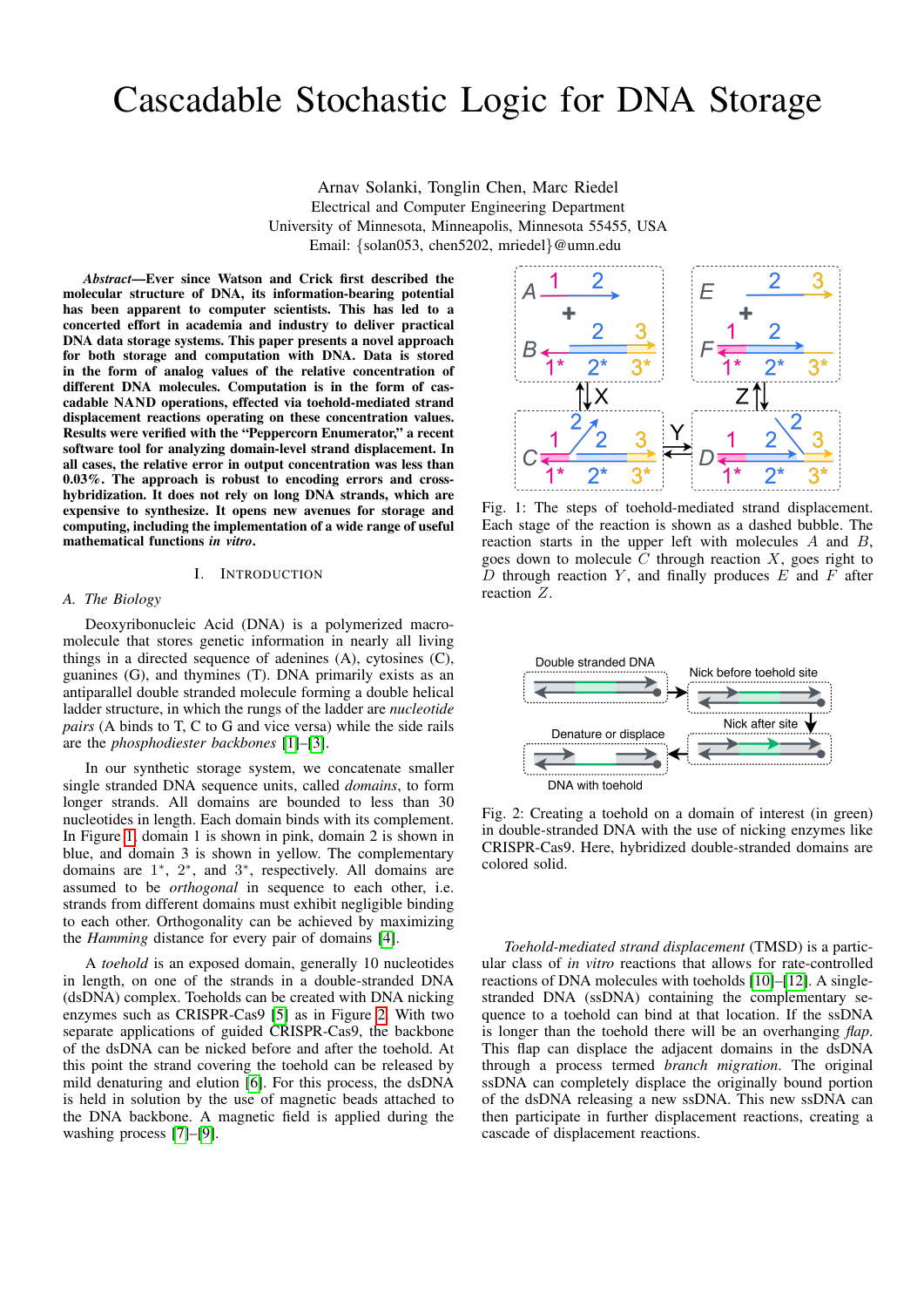Figure [1](#page-0-0) illustrates the different steps involved in TMSD: the dsDNA  $B$  has 3 domains, of which  $1^*$  is a toehold. The ssDNA  $\vec{A}$  contains domain 1 and can bind to  $\vec{B}$  in reaction  $X$ , resulting in molecule  $C$  containing an overhanging flap from  $A$ . Through branch migration, shown in reaction  $Y$ , the A flap can fully bind and displace the original strand to produce D. Eventually this strand can be displaced off entirely in reaction  $Z$  to produce ssDNA  $E$  and dsDNA  $F$ , which now has a new toehold in  $3^*$ . The ssDNA  $E$  can also participate in TMSD reactions through domains 2 or 3. The rates and directions for all reactions  $X,Y$ , and  $Z$  can be controlled by factors such as the length of domains (the binding of longer domains is favorable), the C-G percentage of domains (C-G bonds consist of 3 hydrogen bonds compared to the 2 in A-T bonds and thus favors binding), temperature (denaturing is favorable at higher temperatures), elution and magnetic purification (reducing product concentration drives a reaction forward), and through enzymes (DNAse can degrade DNA to reduce product concentration).

## *B. The Computer Science*

<span id="page-1-0"></span>

Fig. 3: A NAND gate operating on inputs  $x = 3/4$  and  $y =$ 1/2. These are the probabilities of seeing 1's in streams of randomized bits. Recall that a NAND gate only outputs 0 if both inputs are 1. Here the gate computes a new bit stream where the probability of seeing a 1 is  $z = 1 - xy$ . Note that all randomized bit streams must be generated independently.

Stochastic logic is a paradigm for the design of electronic circuits in which digital gates operate on probabilities, i.e. analog values between 1 and 0 [\[13\]](#page-4-4). These values are represented as streams of random bits of 0 and 1, with the encoded value equal to the probability of a randomly chosen bit being 1, as shown in Figure [3](#page-1-0) (we refer to such values as *stochastic values*). In contrast to conventional digital design in which numbers are represented in a binary radix format, complex functions can be computed with remarkably simple circuits with stochastic logic. For instance, multiplication can be implemented with a single AND gate. More complicated functions such as the exponential, absolute value, square roots, and hyperbolic tangent can each be computed with a very small number of gates [\[14\]](#page-4-5). Recall that in Boolean logic, a NAND gate is functionally complete. That is, all Boolean circuits can be constructed using cascades of these NAND gates. Similarly, any stochastic function can be computed with a cascade of NAND gates [\[15\]](#page-4-6). Figure [6](#page-3-5) illustrates a more complex example of stochastic computation.

# II. METHODS

Our encoding is based on storing stochastic values in the form of relative concentrations of different dsDNA molecules

<span id="page-1-1"></span>

Fig. 4: Storing the stochastic value  $a = 0.3$  in a fresh solution by performing a split by volume, and then creating a toehold in only one of the resulting two solutions.

in a single solution. (We call these stochastic values by analogy; it fact, these values are fully deterministic). Computation on the stored values is achieved through TMSD reactions. For a solution containing a standard volume and concentration (called a *fresh* solution) of dsDNA molecules, the relative concentration of dsDNA molecules containing toeholds to the total dsDNA concentration will be a fraction between 0 and 1. We treat this as a stochastic variable. In our figures, a dotted bubble represents a single solution of DNA, and the number to the left of a molecule in the solution represents its relative concentration with respect to all dsDNA molecules (note that ssDNA molecules are not included in calculating the total concentration). Fully hybridized double-stranded domains are shown as solid colors between the strands. A circle on the end of a DNA strand denotes the attachment of a magnetic bead.

# *A. Formation*

We start with a fresh solution of dsDNA, shown in Figure [4](#page-1-1) with a blue toehold domain. It is split by volume into two, according to the desired stochastic value. The figure illustrates a value of  $a = 0.3$ . One of resulting solutions, shown on the right in the figure, is left untouched. In the other, shown on the left in the figure, a toehold is exposed. A magnetic bead is used to hold the dsDNA in place while the released ssDNA is washed away. When the two solutions are mixed back together, the relative concentration of dsDNA with an exposed toehold to the total concentration of dsDNA will be exactly the split ratio. In this way, we have set a stochastic value. For a larger dsDNA molecule with several domains, multiple stochastic variables can be stored in different toehold domains independently.

#### *B. NAND gate*

Our reaction sequence for a NAND gate is shown in Figure [5.](#page-2-0) It computes the mathematical function  $1 - a \times b$  for two stochastic variables  $a$  and  $b$ . By setting multiple variables together, a specific dsDNA molecule is prepared with concentration  $a \times b$ , containing a domain shown in yellow, flanked by two toeholds, shown in pink and blue. A single displacing strand of DNA is then mixed in the solution to initiate a TMSD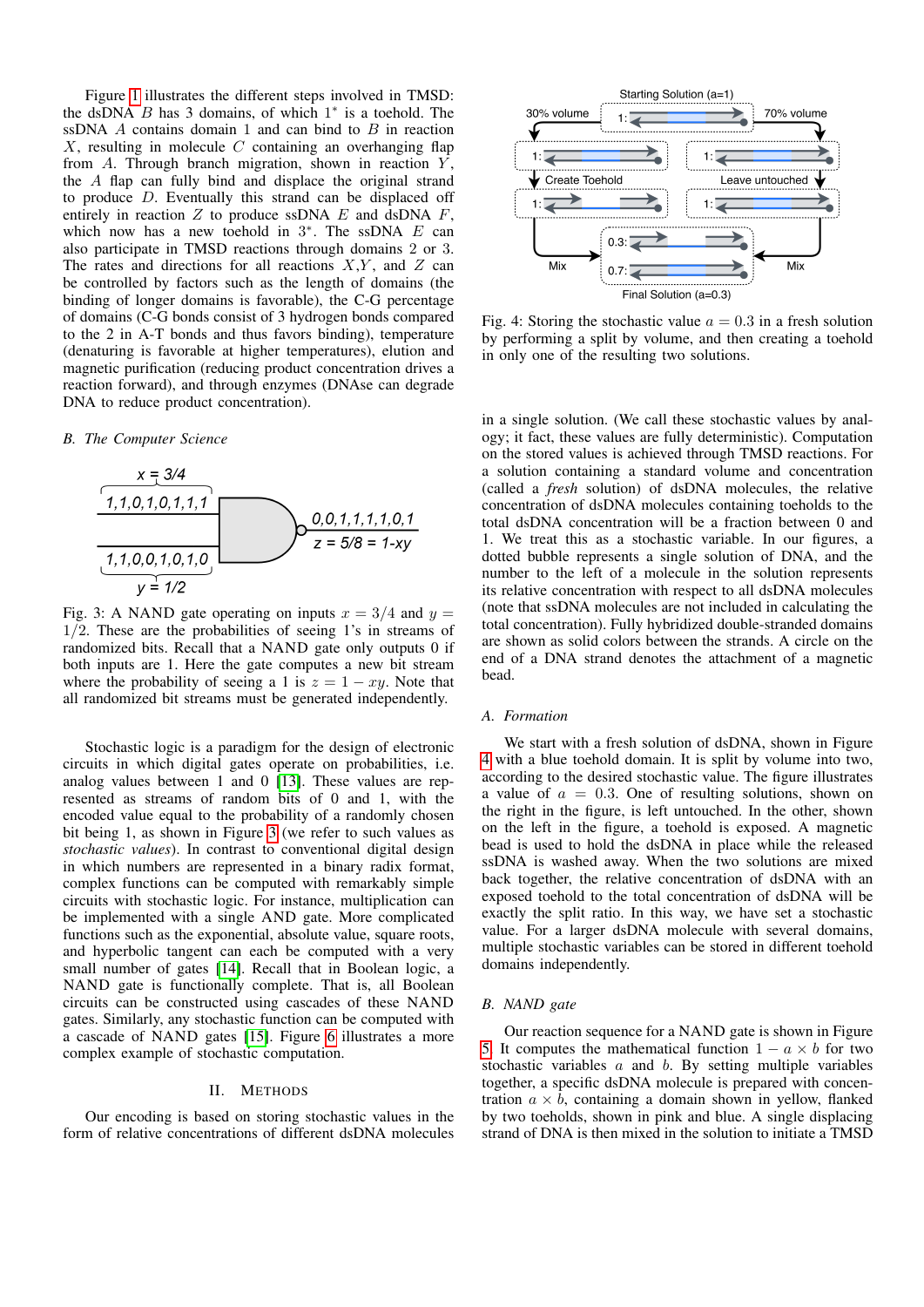<span id="page-2-0"></span>

Fig. 5: A cascadable binary NAND gate, that computes the stochastic function  $c = 1 - a \times b$ . From a starting solution storing an arbitrary value a in a domain, shown in pink, and a domain storing a value  $b = 0$ , shown in blue, a volume split is performed followed by toehold creation to store a new arbitrary value b. When the two solutions are mixed back together, the concentration of dsDNA containing both toeholds shown in pink and blue is  $a \times b$ . (Note that we are computing a fraction of a fraction here.) A ssDNA called a *displacing strand* is mixed in the solution. It initiates a TMSD reaction that displaces the ssDNA shown in yellow from the dsDNA. All dsDNA are held in place by magnetic beads. The displaced strand is then eluted. It is then bound and ligated to a fresh solution of dsDNA with the complementary toehold, shown in yellow. The result is a solution where the relative concentration of dsDNA with the toehold shown in yellow is  $1 - a \times b$ .

reaction that displaces the ssDNA shown in yellow from the dsDNA. All dsDNA (and the extraneous displacing strands) are held in place by magnetic beads. The displaced ssDNA shown in yellow is eluted. It is mixed in with a fresh solution with complementary toeholds, and hybridization occurs. The resulting dsDNA is ligated to complete the reaction sequence [\[16\]](#page-4-7). The final solution stores a single stochastic variable that equals the NAND of the two input variables.

# *C. Simulations*

We performed domain-level simulation using the tool [Pep](https://github.com/DNA-and-Natural-Algorithms-Group/peppercornenumerator)[percorn Enumerator](https://github.com/DNA-and-Natural-Algorithms-Group/peppercornenumerator) [\[17\]](#page-4-8). We set the initial concentration to 100 nM and the time period for each reaction to 100 seconds. A stochastic value  $a$  therefore had concentration  $100a$ nM for dsDNA with toeholds. Unless explicitly specified, the length of a toehold was set to 10 nucleotides. For each simulated reaction, we have listed the domains, toeholds, and starting concentrations of all DNA molecules. We saw less than 0.03 nM relative error in concentration for the output.

This confirmed the robustness of our NAND gate design. In detail, we tested:

1) Single Domain Hybridization: The reaction was  $C_1$  +  $S_1 \rightarrow S_2$ . The highest relative error for binding  $(100 - [S_1] - [S_2])$  was 0.03 nM. With toehold lengths of 30, this dropped to 0.01 nM. This translates to a 0.01% error in computation. Longer toeholds decreased the error in binding. The error rate was less than  $1 \times 10^{-4}$  when  $[C_1] < 73$  nM. This simulation confirmed that it is feasible to set an arbitrary stochastic variable a into a solution.

|  | TABLE I: Single Domain Hybridization molecules |  |
|--|------------------------------------------------|--|
|  |                                                |  |

| Name  | Tvpe         | Domains | <b>Toeholds</b>          | Concentration    |
|-------|--------------|---------|--------------------------|------------------|
| $C_1$ | <b>ssDNA</b> |         | $\overline{\phantom{a}}$ | $100(1 - a)$ nM  |
| $S_1$ | dsDNA        | 1.2.3   | $2^*$                    | $100 \text{ nM}$ |
| $S_2$ | dsDNA        | 1.2.3   | ٠                        | 0 <sub>n</sub> M |

2) Multiple Domain Hybridization: The reaction was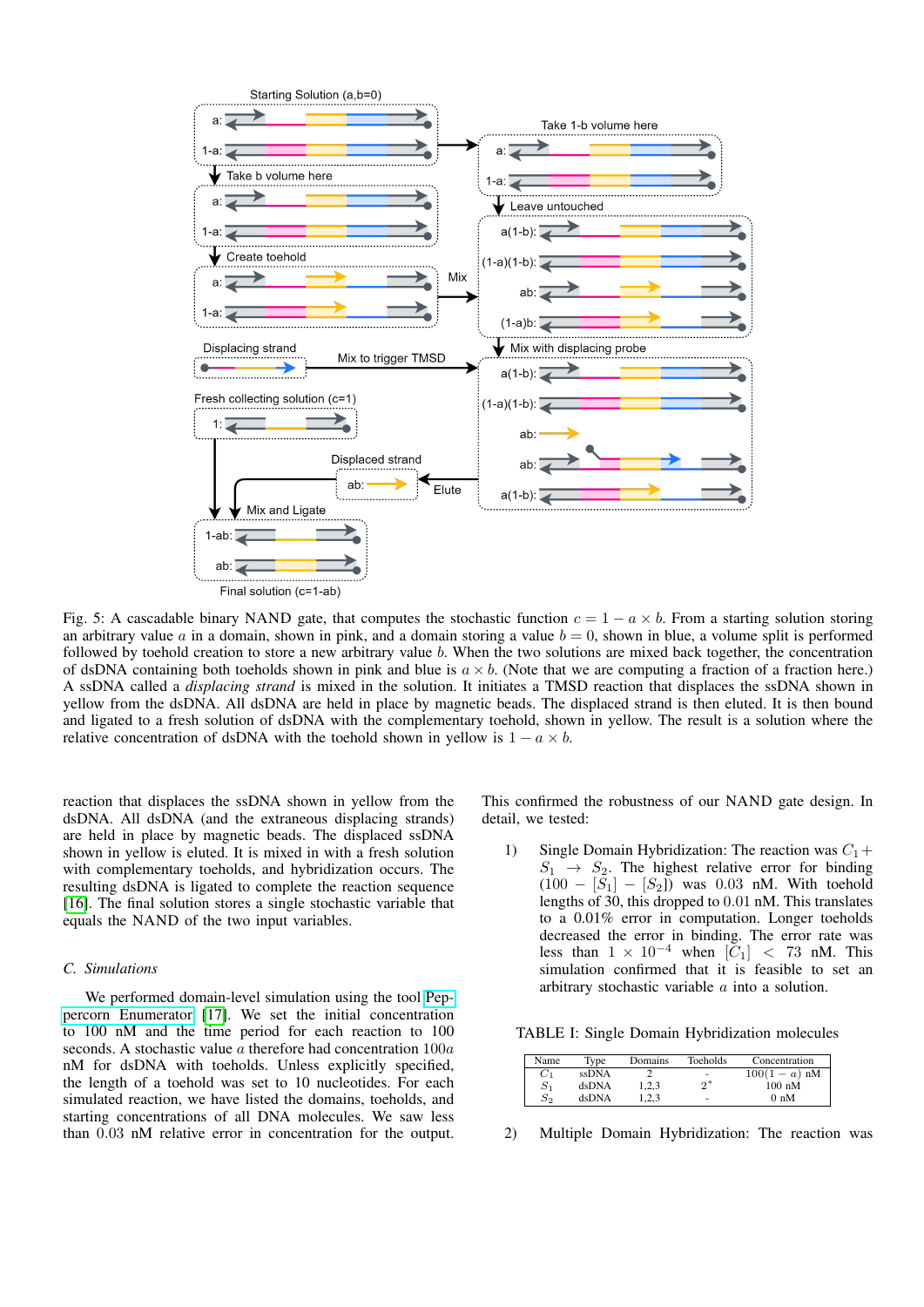$C_1 + C_2 + S_0 \rightarrow S_1 + S_2 + S_3$ , and the measured concentration was  $[S_0]$ . The largest absolute error in concentration was observed to be 0.032 nM for  $a = 1$ and  $b = 0$  (and vice versa), while the majority cases exhibited error less than 0.01 nM. This confirmed that setting multiple stochastic variables  $a$  and  $b$ simultaneously resulted in an accurate storage.

TABLE II: Multiple Domain Hybridization molecules

| Name  | Type  | Domains   | Toeholds                 | Concentration             |
|-------|-------|-----------|--------------------------|---------------------------|
| $C_1$ | ssDNA |           | $\overline{\phantom{a}}$ | $\frac{100(1-a)}{100}$ nM |
| $C_2$ | ssDNA |           | $\overline{\phantom{a}}$ | $100(1-b)$ nM             |
| $S_0$ | dsDNA | 1,2,3,4,5 | $2^*$ , $4^*$            | $100 \text{ nM}$          |
| $S_1$ | dsDNA | 1,2,3,4,5 | $2^*$                    | $0 \text{ nM}$            |
| $S_2$ | dsDNA | 1,2,3,4,5 | $4^*$                    | $0 \text{ nM}$            |
| $S_3$ | dsDNA | 1.2.3.4.5 |                          | $0 \text{ nM}$            |

3) Dual Toehold Displacement: The reaction was  $P_1$  +  $S_0 + S_1 + S_2 + S_3 \rightarrow R_1 + C_1$ , and the target concentration was  $[C_1]$ . This simulation tested whether using a displacing strand allowed for efficiently displacing off the ssDNA shown in yellow in Figure [5.](#page-2-0) However, this simulation did not investigate the efficiency of the elution. The largest error observed was 0.01 nM while the rest of the cases had unobservable error. This minor peak in error was completely flattened by setting  $[P_1] = 200$  nM. This confirmed that using a displacing strand in high concentration to displace the  $a \times b$  ssDNA in our NAND gate is highly efficient.

TABLE III: Dual Toehold Displacement molecules

| Name    | Type         | Domains   | Toeholds                 | Concentration      |
|---------|--------------|-----------|--------------------------|--------------------|
| $P_1$   | ssDNA        | 2.3.4     |                          | $100 \text{ nM}$   |
| $S_0$   | dsDNA        | 1,2,3,4,5 | $2^*$ , $4^*$            | $100ab$ nM         |
| $S_1$   | dsDNA        | 1,2,3,4,5 | $2^*$                    | $100a(1-b)$ nM     |
| $S_2$   | dsDNA        | 1,2,3,4,5 | $4^*$                    | $100(1 - a)b$ nM   |
| $S_3$   | dsDNA        | 1,2,3,4,5 | $\overline{\phantom{a}}$ | $100(1-a)(1-b)$ nM |
| $R_{1}$ | dsDNA        | 1,2,3,4,5 | ٠                        | $0 \text{ nM}$     |
| $C_1$   | <b>ssDNA</b> |           | -                        | $0 \text{ nM}$     |

#### III. DISCUSSION

Note that our reaction sequence for a NAND gate results in dsDNA with exactly the same form of encoding as the inputs, namely the encoding shown in Figure [4.](#page-1-1) This allows the cascading of these NAND gates and thus the computation of any stochastic circuit. Complex polynomial functions can be computed this way [\[15\]](#page-4-6). Nonlinear functions such as  $e^{-x}$  can be approximated through polynomial approximations [\[18\]](#page-4-9), as illustrated in Figure [6.](#page-3-5) The only limitation is that all functions must map the unit interval  $[0, 1]$  to the unit interval  $[0, 1]$ , since the computation is on probabilities, in the case of stochastic logic, and fractional concentrations, in the scheme proposed in this paper.

Most prior work on DNA storage has focused on synthesizing DNA, with the information stored in the sequence of the nucleotides [\[19\]](#page-4-10). Indeed, this is how life stores genetic information. Such storage is compelling in terms of the density: up to 200 petabytes (that is one million gigabytes, or  $2^{50}$  bytes) can theoretically be stored in a single gram of DNA [\[20\]](#page-4-11). However, this approach requires expensive *de novo* synthesis, the use of enzymes for purification and amplification, and

<span id="page-3-5"></span>

Fig. 6: A  $5<sup>th</sup>$  order polynomial approximation of the exponential function  $e^{-x}$  using just stochastic NAND gates.

single-nucleotide precision in sequencing. Furthermore, it is limited to storage only and is not a good fit for *in vitro* computation.

The approach that we advocate in this paper, namely storing values in terms of concentrations, provides much lower densities of storage, per mass or per volume. However, computation on concentration values is possible with TMSD reactions. A recent research thrust is the design of arrays of toeholds for parallel TMSD operations [\[21\]](#page-4-12). The concepts in this paper could open new avenues for computing on such arrays, with analog concentration values.

We note that the dsDNA molecules in our scheme can be synthesized en masse by concatenating DNA domains using Gibson assembly [\[22\]](#page-4-13). Toehold manipulations allow for fine control of reaction rates. Our dsDNA molecules are not likely to exhibit large variance in reaction rates as we do not limit concentrations when creating toeholds.

In current and future work we are investigating: 1) the development of a reaction sequence for a ternary NAND gate; 2) detailed simulations of multi-NAND gate cascades, such as the one shown in Figure [6;](#page-3-5) 3) investigating the reaction time dependence in our designs; and 4) performing *in vitro* experiments for verification.

#### ACKNOWLEDGMENTS

The authors thank David Soloveichik, Olgica Milenkovic, Andrew Ellington, and Charles Schroeder. This research was funded by DARPA grant #W911NF-18-2-0032.

## **REFERENCES**

- <span id="page-3-0"></span>[1] J. D. Watson and F. H. Crick, "The structure of DNA," in *Cold Spring Harbor symposia on quantitative biology*, vol. 18. Cold Spring Harbor Laboratory Press, 1953, pp. 123–131.
- [2] T. J. Richmond and C. A. Davey, "The structure of DNA in the nucleosome core," *Nature*, vol. 423, no. 6936, pp. 145–150, 2003.
- <span id="page-3-1"></span>[3] S. B. Zimmerman, "The three-dimensional structure of DNA," *Annual review of biochemistry*, vol. 51, no. 1, pp. 395–427, 1982.
- <span id="page-3-2"></span>[4] M. Mohammadi-Kambs, K. Hölz, M. M. Somoza, and A. Ott, "Hamming distance as a concept in DNA molecular recognition," *ACS omega*, vol. 2, no. 4, pp. 1302-1308, 2017.
- <span id="page-3-3"></span>[5] B. Shen, W. Zhang, J. Zhang, J. Zhou, J. Wang, L. Chen, L. Wang, A. Hodgkins, V. Iyer, X. Huang *et al.*, "Efficient genome modification by CRISPR-cas9 nickase with minimal off-target effects," *Nature methods*, vol. 11, no. 4, pp. 399–402, 2014.
- <span id="page-3-4"></span>L. Pan, Z. Wang, Y. Li, F. Xu, Q. Zhang, and C. Zhang, "Nicking enzyme-controlled toehold regulation for DNA logic circuits," *Nanoscale*, vol. 9, no. 46, pp. 18 223–18 228, 2017.